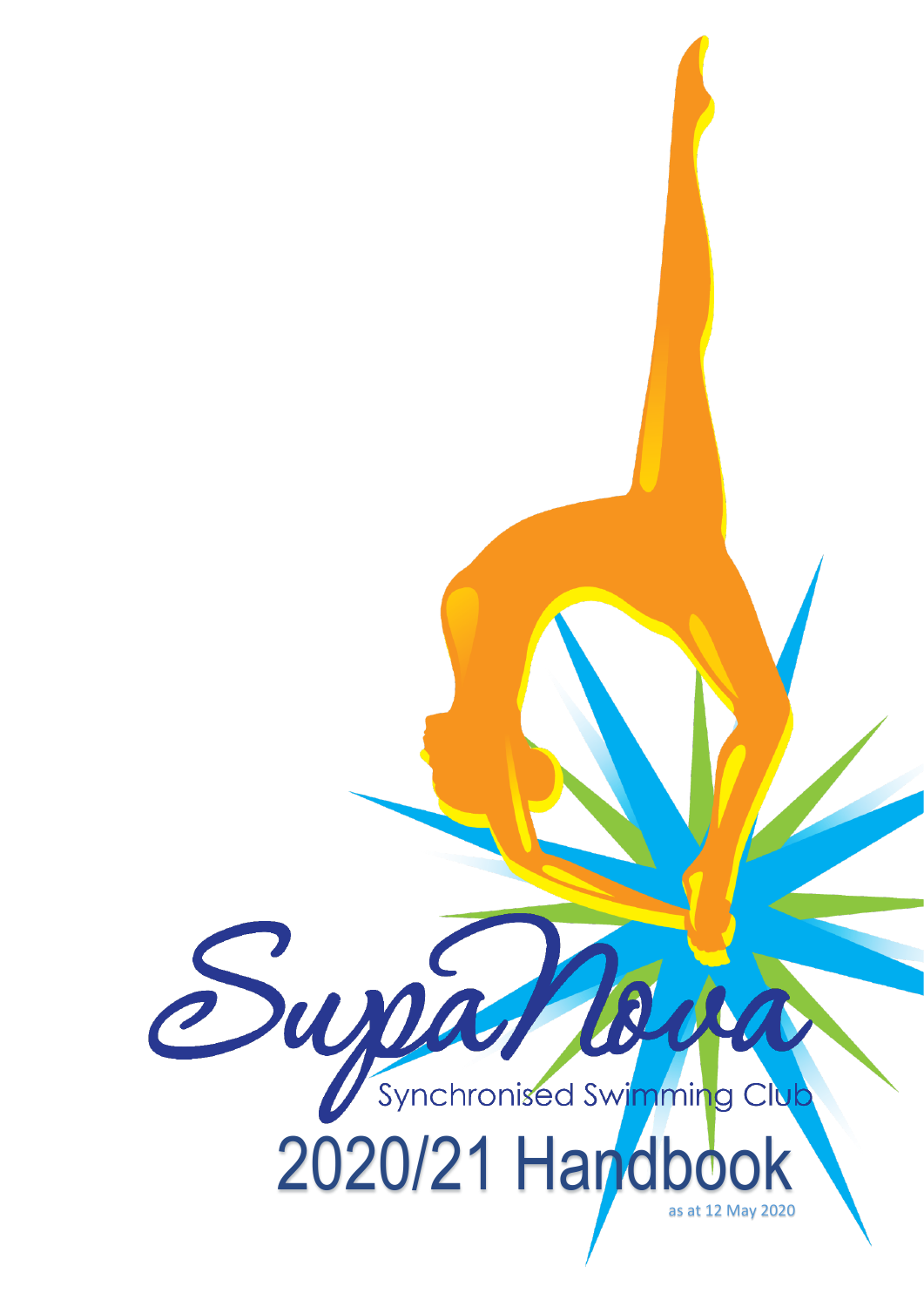| 1.                    |                                                                     |  |  |  |
|-----------------------|---------------------------------------------------------------------|--|--|--|
| 2.                    |                                                                     |  |  |  |
| 3.                    |                                                                     |  |  |  |
| 3.1                   |                                                                     |  |  |  |
| 3.2<br>4              |                                                                     |  |  |  |
|                       |                                                                     |  |  |  |
| 4.1<br>5              |                                                                     |  |  |  |
| 5.1                   |                                                                     |  |  |  |
| 5.2                   |                                                                     |  |  |  |
| 5.3<br>6              |                                                                     |  |  |  |
| 6.1                   |                                                                     |  |  |  |
| 6.2                   |                                                                     |  |  |  |
| 6.3                   |                                                                     |  |  |  |
| 6.4<br>$\overline{7}$ |                                                                     |  |  |  |
| 7.1                   |                                                                     |  |  |  |
| 7.2                   |                                                                     |  |  |  |
| 7.3                   |                                                                     |  |  |  |
| 8                     |                                                                     |  |  |  |
| 8.1<br>8.2            |                                                                     |  |  |  |
| 8.3                   |                                                                     |  |  |  |
| 8.4<br>8.4.1          |                                                                     |  |  |  |
| 8.4.2                 |                                                                     |  |  |  |
|                       |                                                                     |  |  |  |
| 8.4.4                 |                                                                     |  |  |  |
|                       |                                                                     |  |  |  |
| 8.5<br>9              | Anticipated Competition Training Schedule - subject to variation 11 |  |  |  |
| 9.1                   |                                                                     |  |  |  |
| 9.2                   |                                                                     |  |  |  |
| 9.3<br>9.4            |                                                                     |  |  |  |
| 9.5                   |                                                                     |  |  |  |
| 9.5.1                 |                                                                     |  |  |  |
| 9.5.2                 |                                                                     |  |  |  |
| 9.5.3                 |                                                                     |  |  |  |
| 9.5.4                 |                                                                     |  |  |  |
| 9.5.5                 |                                                                     |  |  |  |
| 9.5.6                 |                                                                     |  |  |  |
|                       | $\overline{2}$                                                      |  |  |  |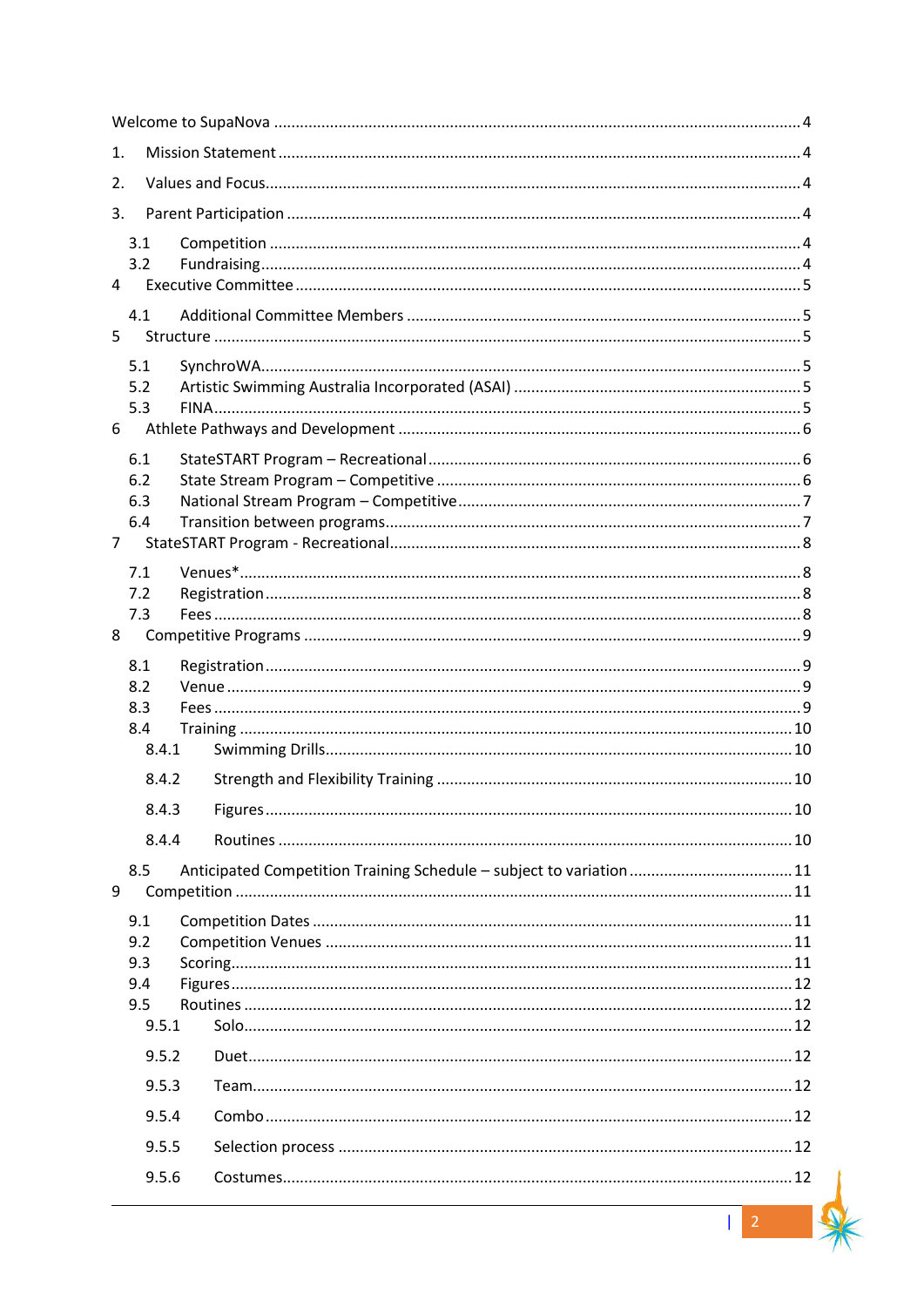| 9.5.7  |  |
|--------|--|
| 9.6    |  |
| 9.7    |  |
| 9.8    |  |
| 10     |  |
| 10.1   |  |
| 10.2   |  |
| 10.3   |  |
| 10.3.1 |  |
| 10.3.2 |  |
| 10.3.3 |  |
| 10.3.4 |  |
| 10.3.5 |  |
| 11     |  |
| 11.1   |  |
| 11.2   |  |
| 12     |  |
| 12.1   |  |
| 12.2   |  |
| 12.3   |  |
| 13     |  |

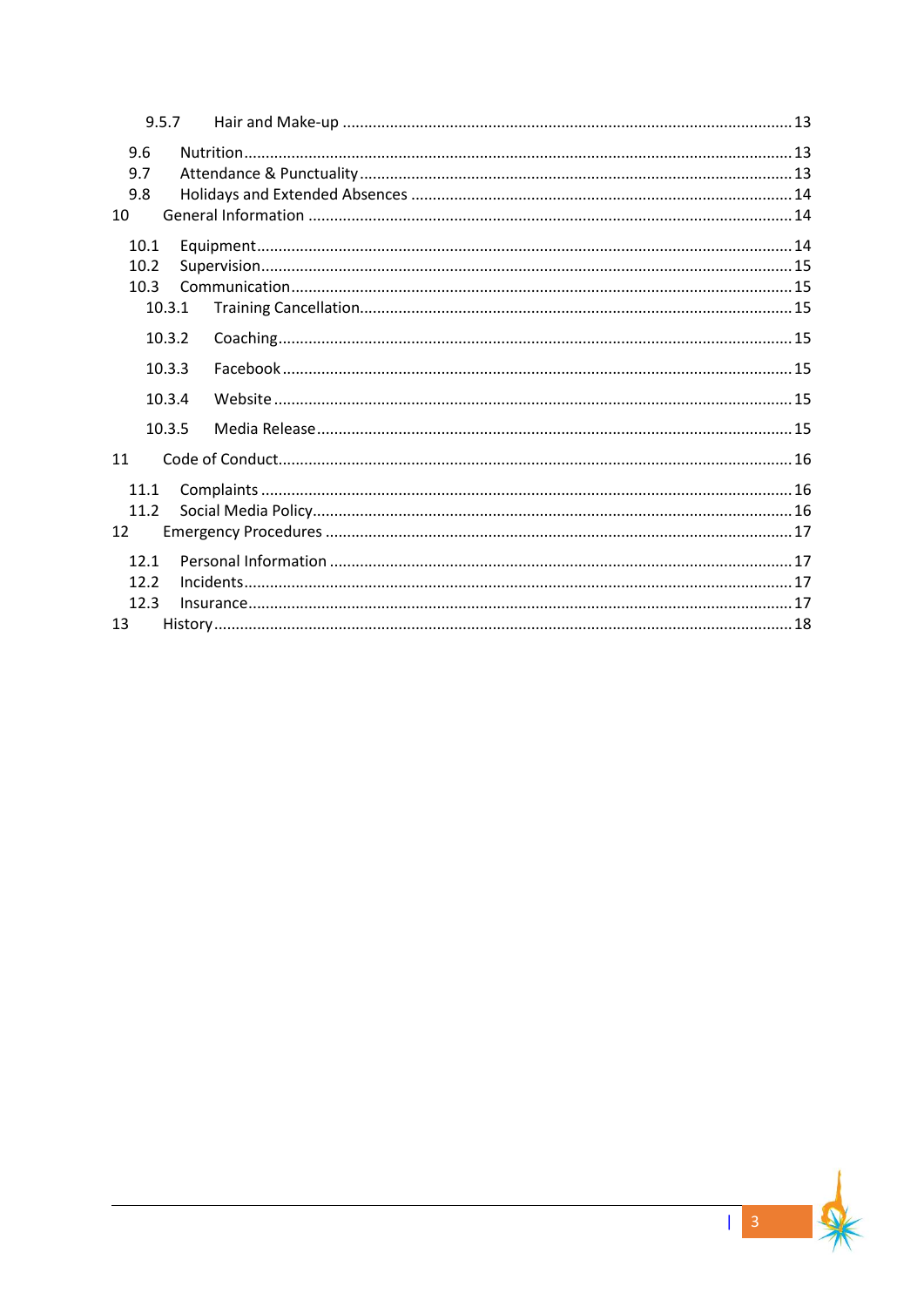# <span id="page-3-0"></span>Welcome to SupaNova

Welcome to SupaNova Synchronised Swimming Club Inc. (SupaNova). This Handbook is designed to give Competitors and their Parents all the information they need to provide a basic understanding of the rules, regulations, policies and processes that apply to SupaNova and the sport as a whole. These exist to protect the athletes while advancing their skills and achievements in the synchronised swimming arena. We hope this handbook assists our athletes to be successful and have a great 2020/21 season.

Lisa Galt - President

Please note that information in this handbook is correct as at the date of publishing and subject to change. If there are any discrepancies between the Executive Committee and/or coaches' decisions and the policies and procedures defined in the handbook, the most recent Executive Committee decision will take precedence.

Please refer to the SupaNova portal[, www.supanovasynchro.com.au/](http://www.supanovasynchro.com.au/)portal-login often for updates to the news page, calendar of events and your individual class schedule. Please also join the Facebook page a[t https://www.facebook.com/SupaNovaSync](https://www.facebook.com/SupaNovaSync) and the SupaNova Parents/closed groups.

# <span id="page-3-1"></span>1. Mission Statement

SupaNova's mission is to share our passion for synchronised swimming in an environment that values teamwork and encourages fitness, positive relationships and personal achievement.

# <span id="page-3-2"></span>2. Values and Focus

SupaNova supports the Department of Local Government, Sport and Cultural Industries expectation that junior sport activities promote a fun, inclusive and safe environment for its participants and encourage a lifelong commitment to a healthy and active lifestyle. All SupaNova programs are based on the principles of equity and equality of participation. It is expected that the committee, coaches, officials and parents ensure the focus is on promoting enjoyment and development of fundamental motor skills and good sportsmanship. Where an athlete seeks to excel at the sport, the club will support the athlete's use of the framework and opportunities provided by the state and national bodies to achieve this goal.

# <span id="page-3-3"></span>3. Parent Participation

## <span id="page-3-4"></span>3.1 Competition

Synchronised swimming competitions are entirely run on volunteer effort and are therefore reliant on support from the synchronised swimming community. The club will roster families into various roles throughout the competition season. Volunteers should wear a pair of black trousers and a white top with enclosed shoes.

## <span id="page-3-5"></span>3.2 Fundraising

The club relies on fundraising to subsidise educational activities and resource costs outside of our normal operations for the benefit of all our athlete's so it is crucial that parents are active in volunteer roles. It is expected that parents will participate in club fundraising where possible.

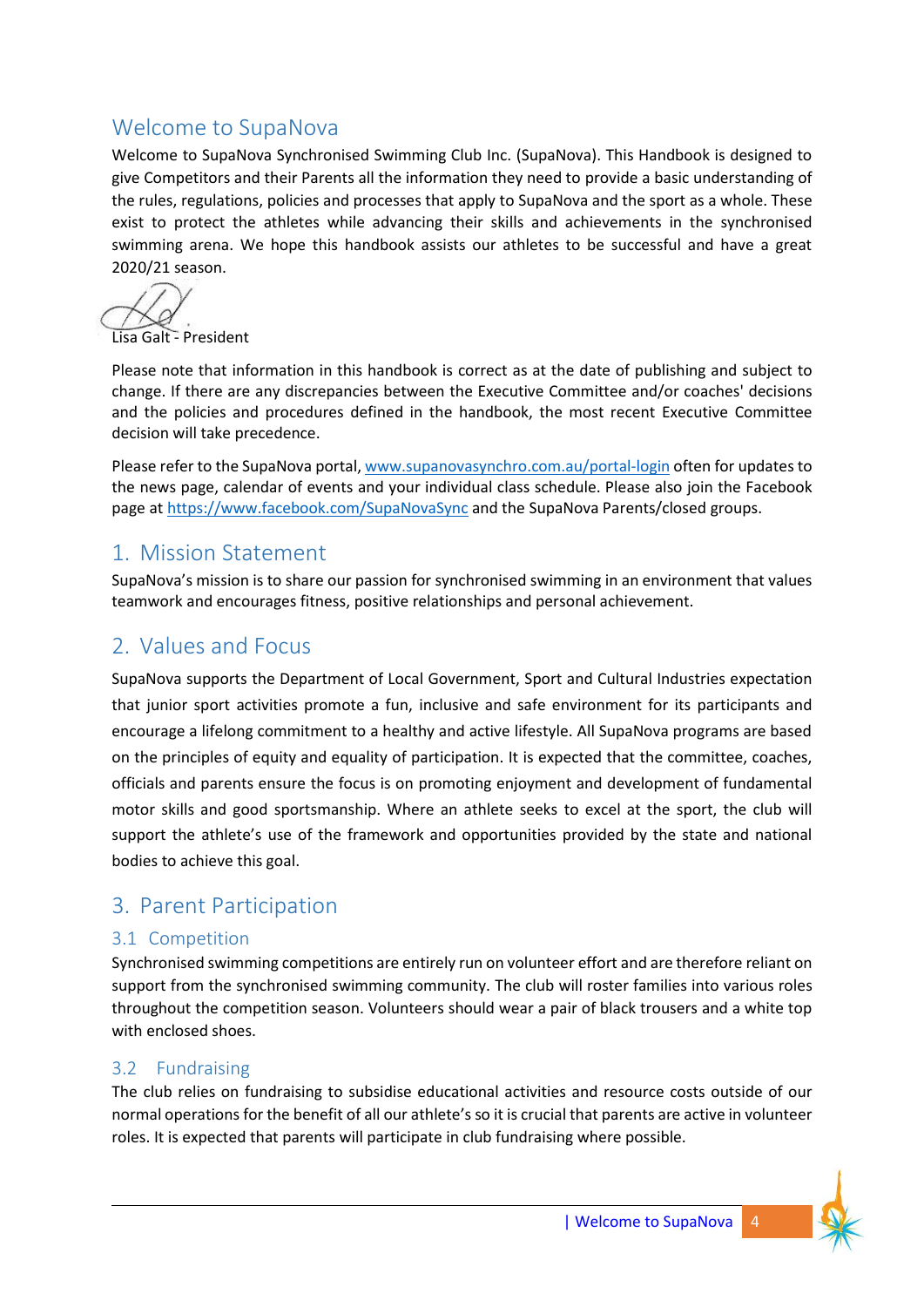Club polo shirts are available for parents and supporters to purchase to wear during fundraising events and at competitions.

# <span id="page-4-0"></span>4 Executive Committee

**PRESIDENT** Lisa Galt [supanovapresident@gmail.com](mailto:supanovapresident@gmail.com)

**VICE PRESIDENT** Tammie Crawley [supanovavicepres@gmail.com](mailto:supanovavicepres@gmail.com)

**DIRECTOR** Yvonne L'Aiguille [supanovadirector1@gmail.com](mailto:supanovadirector1@gmail.com) **TREASURER** Rachel Tan [supanovatreasurer@gmail.com](mailto:supanovatreasurer@gmail.com)

**SECRETARY** Emma-Mae Kapuscik [supanovasecretary@gmail.com](mailto:supanovasecretary@gmail.com)

**DIRECTOR** Sue Burletson [supanovadirector2@gmail.com](mailto:supanovadirector2@gmail.com)

### <span id="page-4-1"></span>4.1 Additional Committee Members

**Head Coach - SupaNova** Amber-Rose Stackpole [supanovahc@gmail.com](mailto:supanovahc@gmail.com)

**Uniform Coordinator** Emma Gerovich [supanovauniform@gmail.com](mailto:supanovauniform@gmail.com) **Head Coach - SynchroSTART** Amie Thompson [supanovastarburst@gmail.com](mailto:supanovastarburst@gmail.com)

**Registrar** Kirsten Dickson [registrar@supanovasynchro.com.au](mailto:registrar@supanovasynchro.com.au)

Committee meetings are held in accordance with our constitution and are advertised to the membership. Meetings are approximately every 3 weeks. All members are welcome to attend.

# <span id="page-4-2"></span>5 Structure

## <span id="page-4-3"></span>5.1 SynchroWA

SynchroWA is the state body governing all Western Australian synchronised swimming clubs. Their committee comprises of volunteers and their role is to support Western Australian clubs, conduct competitions, run recreational programmes and develop coaches and judges. More information can be found on their website [www.synchrowa.org.au](http://www.synchrowa.org.au/)

## <span id="page-4-4"></span>5.2 Artistic Swimming Australia Incorporated (ASAI)

All participating countries have a governing synchronised swimming body called a Federation. Our Federation is Australia and the governing body is Artistic Swimming Australia Inc. (ASAI). Team. Registration with ASAI is compulsory for every competitive athlete, accredited coach, committee member, official and volunteer. More information can be found on their website [www.synchro.org.au](http://www.synchro.org.au/)

## <span id="page-4-5"></span>5.3 FINA

FINA is the International Swimming Federation recognised by the International Olympic Committee for administering international competitions in Aquatics including synchronised swimming, renamed to Artistic Swimming in July 2017. Australia is a Federation member of FINA and is grouped with the Oceania Swimming Association (comprised of 13 countries. FINA provides the official rules and regulations for Artistic Swimming. These can be found at<http://fina.org/discipline/artistic-swimming>

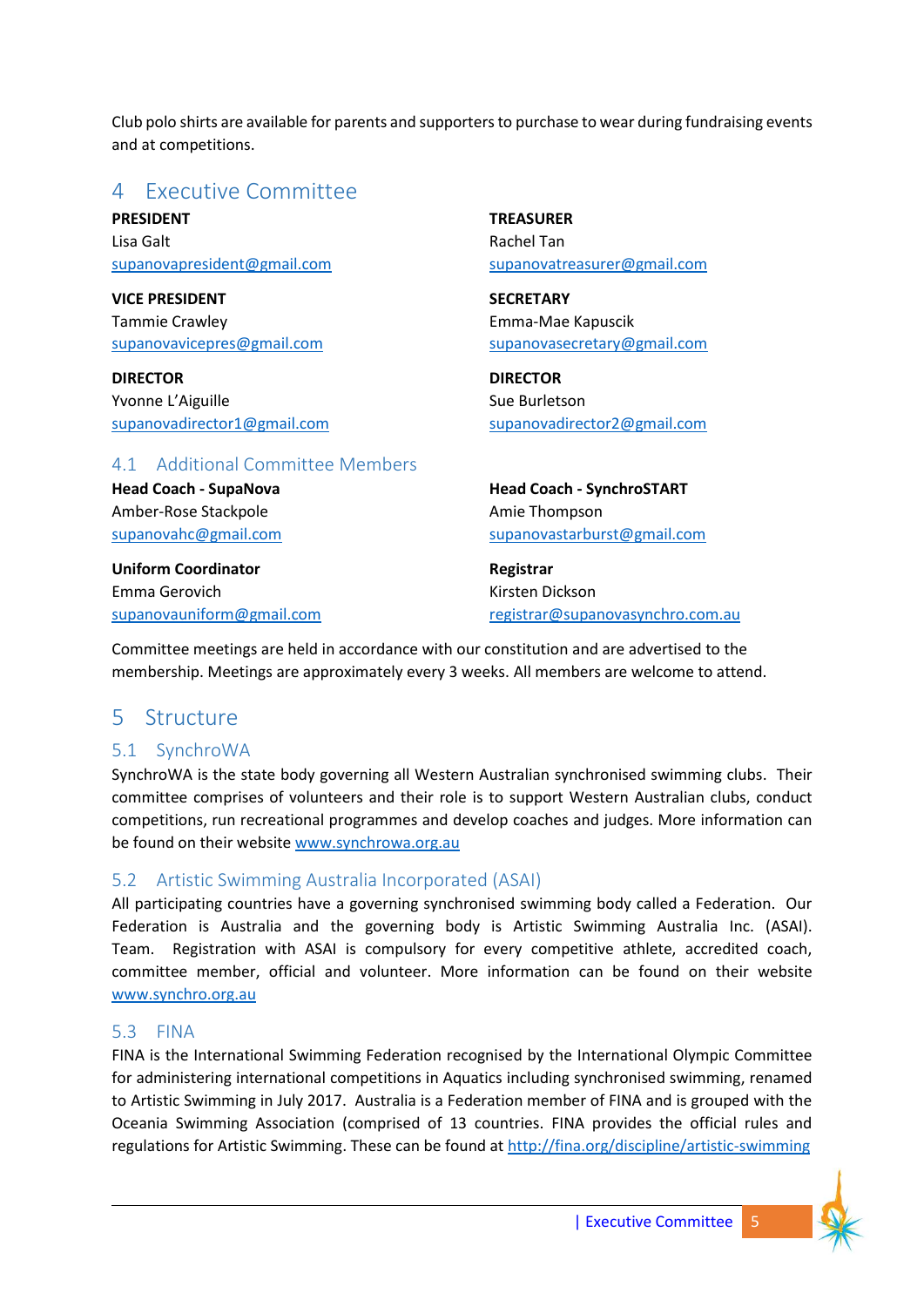# <span id="page-5-0"></span>6 Athlete Pathways and Development



# <span id="page-5-1"></span>6.1 StateSTART Program – Recreational

### **Pre-requisites – Royal Life Saving Level 6 or equivalent – Swim 25m unaided, breaststroke**

The StateSTART program provides an introduction to the sport where athletes learn basic skills that form the foundation for figures and routines. The program is conducted from LeisureFit Booragoon during each school term. Athletes may be given the opportunity to attend select figures competitions and participate in select routine competitions throughout the competition season. SupaNova follows the SynchroWA Technical Package which has 6 levels. On completion of SynchroWA Recreational Level 4, athletes have the opportunity to trial for our State Stream program or continue in the StateSTART program through to SynchroWA Recreational Level 6.

## <span id="page-5-2"></span>6.2 State Stream Program – Competitive

### **Pre-requisites – SynchroWA Technical Package Level 4, coach recommendation**

The State Stream program provides athletes with tuition for age group appropriate figures and routines up to a State Level. It should be noted that training is NOT term based, it is all-year-round sport and operates exclusively from our home pool at LeisureFit Booragoon at present. Competitors will compete at the WA State Championships and as such should note that this **requires a commitment to the program through to the State Championships in March.** The State Stream program runs from May to March/April with breaks during holidays where possible, over Christmas/New Year and at the end of the season. Entry into this program is by invitation only to trials at the beginning of Term 2 or at the beginning of Term 3 where vacancies exist on a team, for athletes having completed Level 4 or above of the Synchro WA Recreational Program or on coach recommendation. Whilst some negotiation is possible to accommodate winter sports, it is expected that training for State Stream competitors is prioritised over other elective sports training/activities during the routine competition season from September to March (Terms 4 and 1).

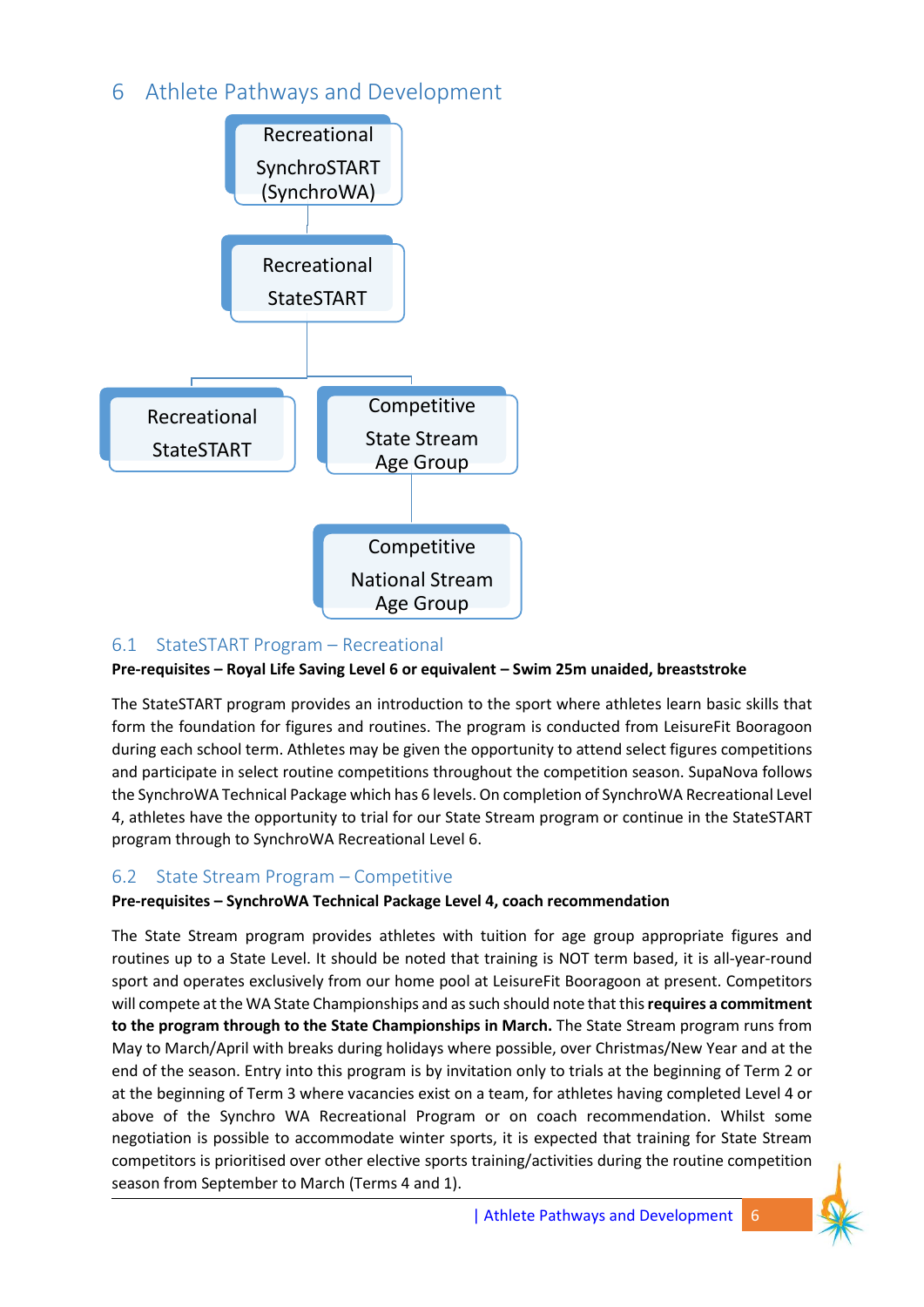### <span id="page-6-0"></span>6.3 National Stream Program – Competitive

#### **Pre-requisites – minimum 1 season in the equivalent age group in our State Stream Program**

The National Stream program provides athletes with tuition for age group appropriate figures, elements and routines suitable for National competition. Training operates exclusively from our home pool at LeisureFit Booragoon. National Stream competitors compete at both a State and National level. Competitors in the 13-15 age group and over may be given the opportunity to be selected to participate in Target Performance training with SynchroWA and to attend camps throughout Australia. The National Stream program runs from May to March/April with short breaks during holidays where possible, over Christmas/New Year and at the end of the season. Entry into this program is by invitation only to trials at the beginning of Term 2 or at the beginning of Term 3 where vacancies exist on a team and where the athlete has completed at least 1 season in the equivalent age group in our State Stream program.

Parents should note entry into this stream **requires commitment to the program up to and including the National Championships in March/April including travel/accommodation costs where the athlete is required to tour with the team whether the event is hosted interstate or if it is held in Perth.** The National Championships is currently hosted on a cyclical rotation between Western Australia, Victoria, Queensland and New South Wales. Tour costs are variable and accurate figures cannot be provided prior to selection on the team however it would be prudent to factor into your decision that this cost has been up to \$1,800 in previous years and will still attract a cost where they are accommodated as a team when the event is held in Perth.

Parents are welcome to travel interstate to spectate at the competition but are requested not to stay at the same accommodation as the tour group, so the athlete's focus remains with the competition and duty of care is clearly defined. A small number of opportunities will exist for parents to join the tour group in an official capacity however it should be noted house mothers cannot be appointed to their athletes age group. Appointment to these positions is dependent on experience and the mix of age groups from which parents have volunteered. A group celebration lunch/dinner will be organised for the tour group and families to attend at the end of the competition.

It is expected that training for National Stream competitors is prioritised over other elective sports. Prolonged absence, advised or unadvised, may result in the athlete's position on the team being reviewed to provide consistency of routine training.

SupaNova are committed to providing valuable competition experience for our athletes and will consider displays, international tours or camps for select routines or age groups from time to time. The committee will take into account the location, distance and date of the event to ensure suitability. It should be noted that these activities will be at athlete's expense and may not be considered every year.

### <span id="page-6-1"></span>6.4 Transition between programs

Athletes invited to switch between programs on commencement of the season will be placed on trial for a period of at least 4 weeks. Athletes will remain registered in the lower program, but will train with and therefore be invoiced for the higher program for the trial period, to allow coaches to assess the athlete's capability/suitability for progression and athletes/parents to consider their commitment to the program.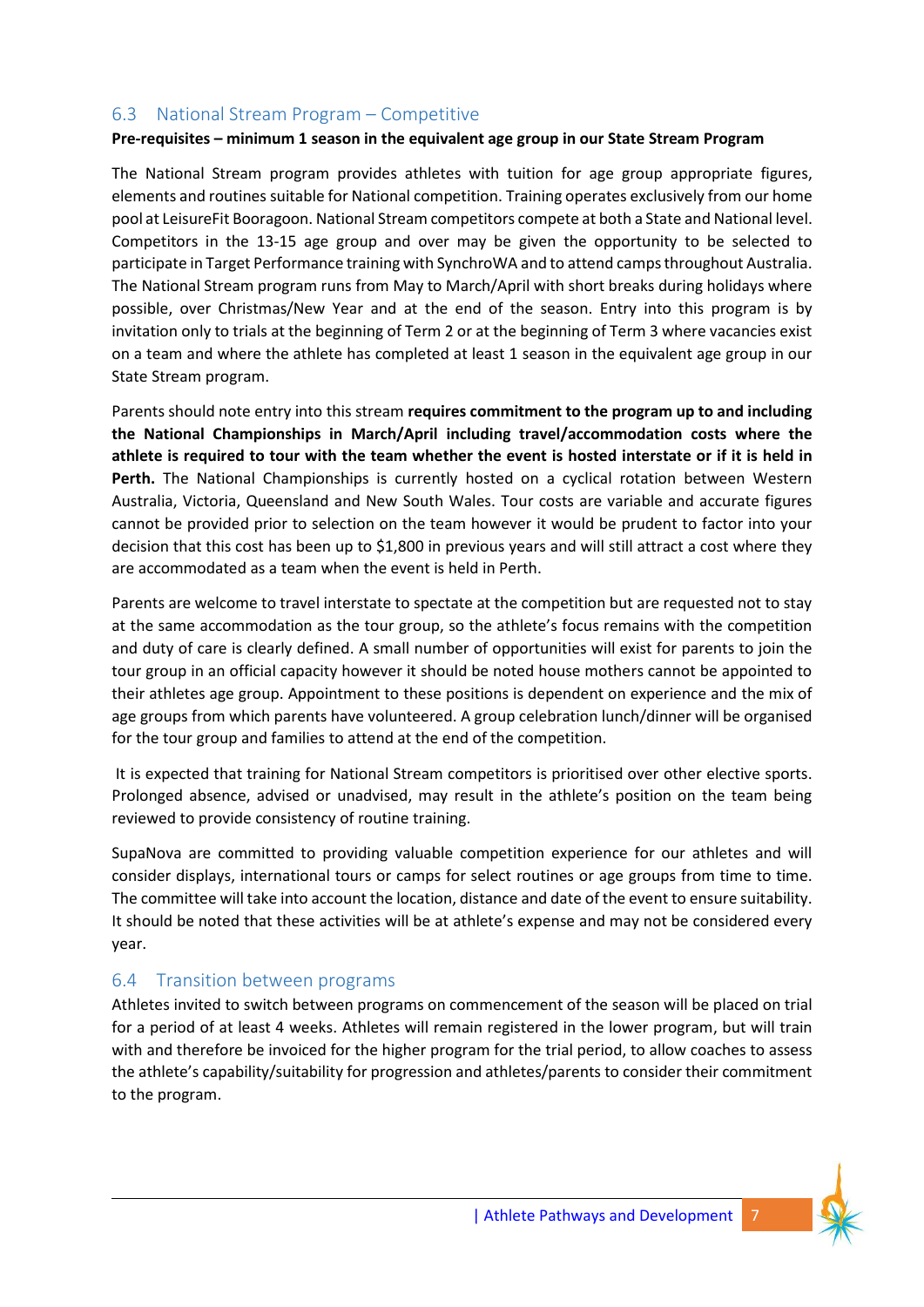# <span id="page-7-0"></span>7 StateSTART Program - Recreational

SupaNova caters for girls and boys aged from the age of 6 subject to capability. Athletes not having completed the equivalent of Level 6 of the Royal Life Saving swimming program will be subject to assessment prior to being accepted in to the program. It should be noted that the StateSTART classes are not a substitute for swimming lessons and parents are advised to continue with tuition for the athlete's benefit.

One hour SynchroSTART beginner classes are available as an introduction to the sport. Athletes wishing to trial a class can do so at a SynchroWA SynchroSTART class or Come and Try session run during each school holiday period. Athletes graduating from our Level 4 StateSTART classes have the opportunity to trial for our State Stream program or continue through Levels 5 to 6 in our StateSTART program training one hour a week at our home pool in LeisureFit Booragoon. Details of our State Stream program can be found in sections 6.2 and 8 of the handbook.

### <span id="page-7-1"></span>7.1 Venues\*

LesiureFit Booragoon 521 Marmion Avenue **StateSTART State Stream National Stream**

\**All venues and hours are subject to change depending on registrations and pool availability.*

## <span id="page-7-2"></span>7.2 Registration

All athletes are required to register with the club, Synchro WA and ASAI. Athletes are required to complete registration online through the club's registration portal each season and register for their preferred class PRIOR to the commencement of lessons. it is compulsory for all members to be registered with both Synchro WA and ASAI for insurance purposes. Online registration can be found a[t https://www.revolutionise.com.au/supanova\\_synchro/registration/](https://www.revolutionise.com.au/supanova_synchro/registration/)

## <span id="page-7-3"></span>7.3 Fees

The StateSTART program operates on a term basis following the State School Terms. Fees payable on registration in a class at the beginning of each term and are based one hour lessons over a 10-week term due in advance. Discounts for multiple athletes are available. Note that mid-term commencement does not attract a discount and absences during the term will not attract a refund or credits. *Pool entry fees are not included and are payable direct to the pool on each visit*. Multiple entry tickets are often available.

| <b>StateSTART Fees</b>     | SupaNova Rego | Synchro WA        | <b>ASAI Fee</b> | Term Feel              |
|----------------------------|---------------|-------------------|-----------------|------------------------|
| l 1 hour<br>1 day per week | $$15$ pa      | \$10 <sub>p</sub> | \$20 term       | \$130                  |
| Each additional child      | $$15$ pa      | $$10$ pa          | \$20 tern       | 10% discount off total |

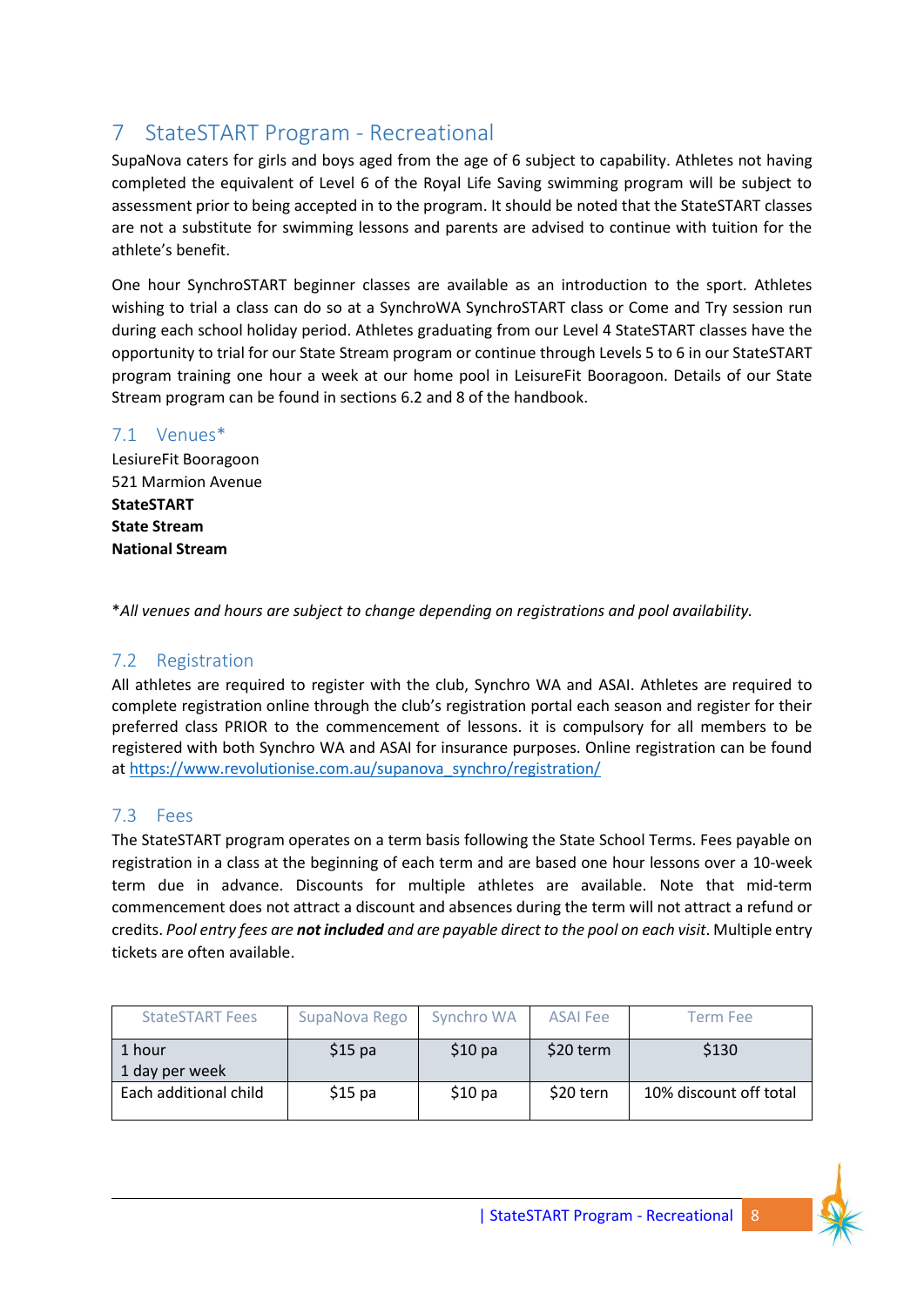# <span id="page-8-0"></span>8 Competitive Programs

## <span id="page-8-1"></span>8.1 Registration

Entry into a SupaNova competitive stream is by invitation to trial whereby additional athletes are sought for optimum team composition. Successful applicants will be required to complete registration through the club portal. Placement into the requested program is to be authorised by the Head Coach and the committee. If your registration is rejected, the registrar will provide a written explanation within 14 days. An appeal can be made in writing to the Secretary of the Committee within 14 days of receiving notice.

The competition registration period in Australia is from  $1<sup>st</sup>$  May to  $30<sup>th</sup>$  April. A competitor's age is determined at the age they are at the close of day (12 midnight) on 31 December of the year of a competition. For the 2020/21 competition season (age as at 31 December 2021) these are as follows:

#### **State Stream**

| 10 & Under              | Born 2011 or later  |
|-------------------------|---------------------|
| 12& Under               | Born 2009 to 2010   |
| 13 and over             | Born 2008 or before |
| <b>National Streams</b> |                     |
| 12& Under               | Born 2009 to 2010   |
| 13-15 Years             | Born 2008 to 2006   |
| Juniors                 | Born 2005 or before |
| <b>Masters</b>          | Born 1996 or before |
| Open                    | Born 2008 or before |

### <span id="page-8-2"></span>8.2 Venue

Training for our competitive programs is currently run from the dive pool at LeisureFit Booragoon.

#### <span id="page-8-3"></span>8.3 Fees

Membership of ASAI is compulsory for every athlete, committee member and official. In addition, the club charges a registration fee for each athlete. Registration fees are charged on commencement and/or at the beginning of each season

| <b>AGE GROUP</b>      | <b>Annual Club</b><br>Registration | <b>ASAI/SWA Annual</b><br><b>Membership</b> | <b>Training Fee</b><br>Monthly* |
|-----------------------|------------------------------------|---------------------------------------------|---------------------------------|
| 10& Under SS          | \$75                               | \$116                                       | \$160                           |
| 12 & Under SS         | \$75                               | \$116                                       | \$160                           |
| 13 & Over SS          | \$75                               | \$116                                       | \$190                           |
| 12 & Under NS         | \$75                               | \$116                                       | \$220                           |
| 13-15 NS              | \$75                               | \$116                                       | \$255                           |
| <b>Junior</b>         | \$75                               | \$116                                       | \$265                           |
| <b>Masters/Senior</b> | \$75                               | \$116                                       | By negotiation                  |

. \**Pool entry fees are not included and are payable on each visit*. Multiple entry tickets or memberships should be considered as cost saving alternatives.

Fees are based on the total estimated cost for provision of coaching for your athlete's team for the season and are invoiced monthly through to and including April. **Final date for withdrawing an athlete from the program is 4 weeks prior to the first Routine competition**. Withdrawing after this date will attract a penalty equal to 2 months of fees. Cancellations, holidays, absences, prolonged illness in the absence of a medical certificate and any temporary reduction in hours, do not attract a refund.

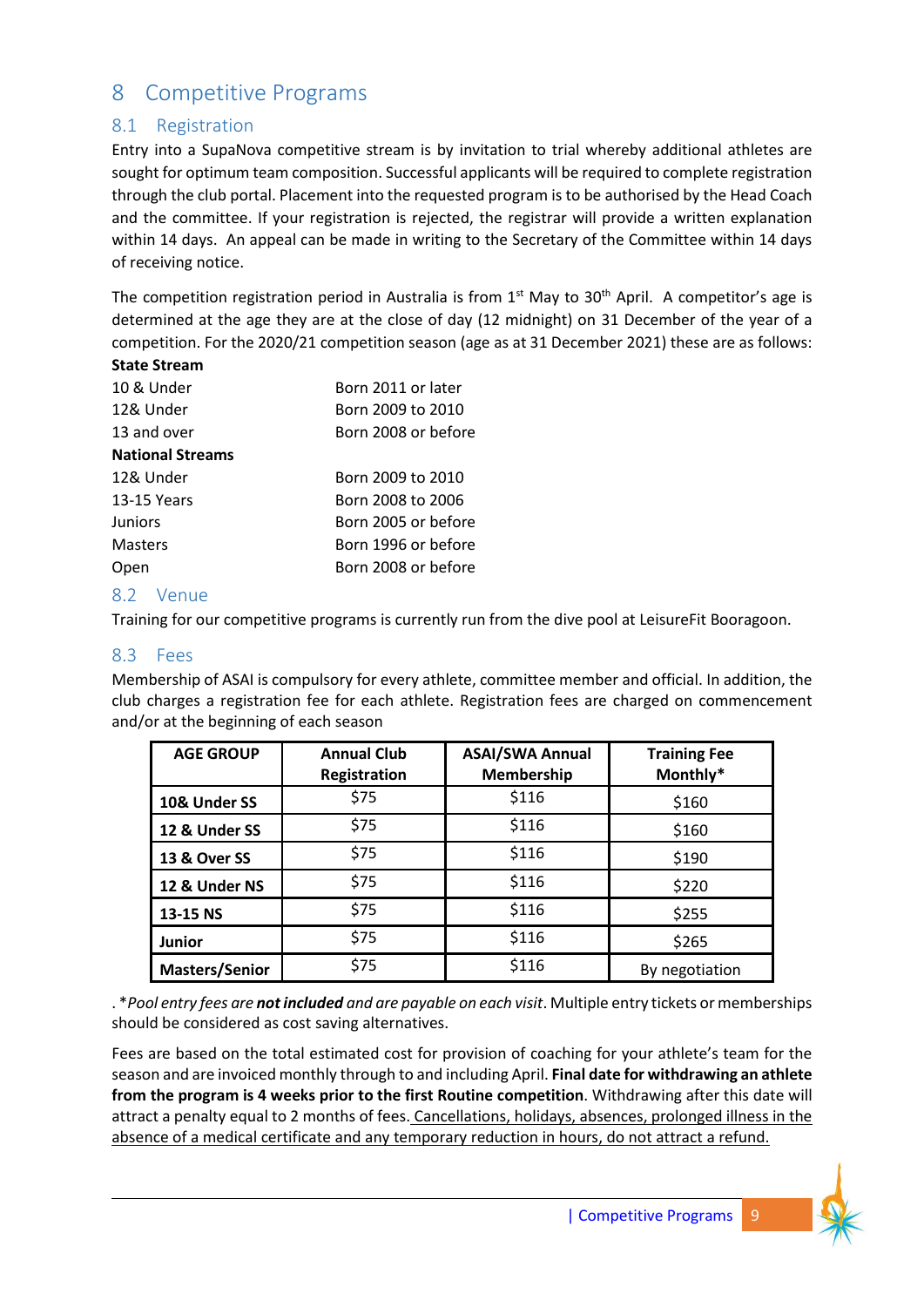It should be noted that Solos and/or Duets will incur additional fees which will be determined when selections are made and disclosed prior to acceptance of these routines. Competition entry fees are also payable and will be included in your invoice as they become payable. Should you have any questions regarding your invoice or are experiencing difficulty in making payment by the due date, please direct these to the SupaNova Club Treasurer at [supanovatreasurer@gmail.com.](mailto:supanovatreasurer@gmail.com) As a not-forprofit group, SupaNova is dependent on income (fees) being received in a timely manner to cover expenses (including pool hire and coaches wages). Invoices will be issued in the first week of each month and are due within 7 days. Automated reminders will be sent after 14 days and again at 30 days. Invoices overdue by 60 days without prior arrangement will be contacted by the Club Treasurer to organise a payment plan for the outstanding amount. Invoices overdue by 90 days without prior arrangement may be placed with a debt collection agency and training arrangements terminated.

## <span id="page-9-0"></span>8.4 Training

SupaNova's State and National stream programs are NOT term based and train throughout the year with short breaks at select intervals. Pre-season training from May through to July/August focuses on skills, technique, strength and endurance to prepare for the routine training season from September through to March/April the following year. Alternate activities may be scheduled in place of usual training from time to time. Figures and routine training will follow release of the Technical Package from SynchroWA and the selection process for routines respectively. Intensive day camps may be scheduled for multiple days over the October/January school holidays in lieu of the regular schedule to provide time off during the season. The following components feature in training:

### <span id="page-9-1"></span>8.4.1 Swimming Drills

As a 3-minute synchronised swimming routine requires extreme cardiovascular fitness. As common in other sports, a sizable portion of the training for synchronised swimming involves drills – repetitive training activities that isolate individual skills. Drills both above and under the water are included in every session to increase strength, endurance, and speed through the water in routine performances.

## <span id="page-9-2"></span>8.4.2 Strength and Flexibility Training

Dry land workouts of stretching and conditioning exercises are included to ensure athletes obtain optimal fitness. This encompasses many types of exercises to develop a tighter, stronger core. Proper stretching prevents injury and increases flexibility which plays an important part in many of the positions and movements that synchronised swimming demands. Many positions are not possible without good hip, shoulder and back flexibility. Additional stretching at home is also encouraged. Land Drilling

Land drilling is an essential component of synchronised swimming training for routines. Land drilling includes determining counts, setting patterns, clarifying positions, and practicing movements out of the pool. Athletes are often required to land drill independently, outside of normal practice time. Your athlete's coach will provide music in order to land drill at home.

### <span id="page-9-3"></span>8.4.3 Figures

A figure is a 'continuous combination of basic body positions and transitions' - FINA Synchronized Swimming Manual. Figures form part of competitions and scores contribute 50% of a team's overall score so this is an essential part of an athlete's training.

### <span id="page-9-4"></span>8.4.4 Routines

The club will endeavour to remain within the days/hours specified below. Variations for pre-season and to accommodate training requirements for some athletes during competition. Athletes not participating in training for specific routines will be offered reserve positions and/or provided with supervised figures training to continue their development, providing all athletes with equal opportunity. Additional hours of training are placement in the State High Performance program are should seek private tuition.

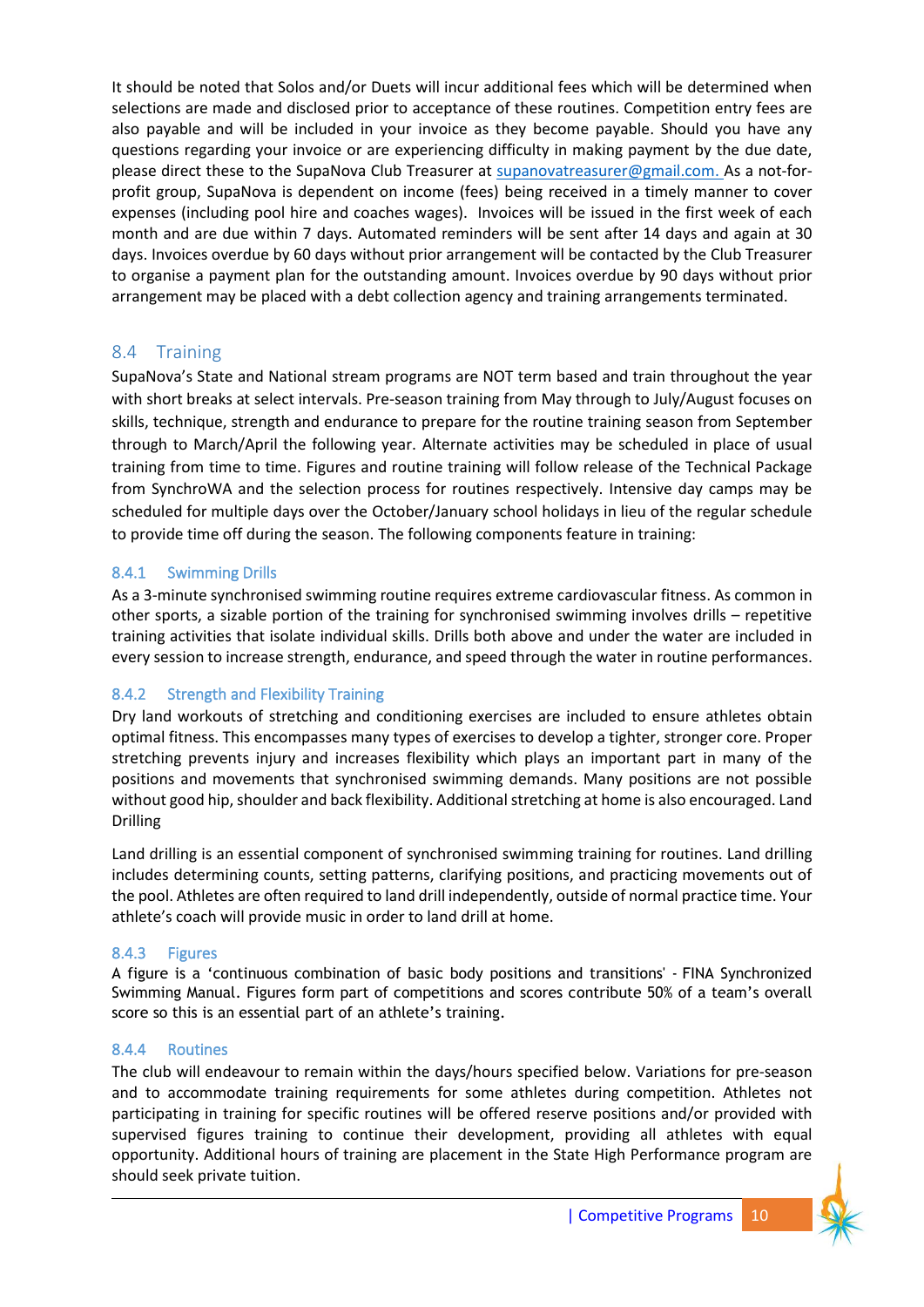| <b>AGE GROUP</b>    | MON (PM) | TUES (PM) | WED (PM)       | THUR (PM) | SUN (AM) | <b>TOTAL</b> |
|---------------------|----------|-----------|----------------|-----------|----------|--------------|
| 10&U SS             | Χ        |           | X              |           |          | 4.5          |
| <b>12&amp;U SS</b>  | Χ        |           | Χ              |           |          | 4.5          |
| 13&O SS             |          | X         | Χ              |           | x        | 7.0          |
| <b>12&amp;U NS</b>  |          | X         |                | X         | X        | 7.5          |
| 13-15 NS            | Χ        | x         |                | X         | X        | 10.0         |
| Junior              | x        | X         |                | X         | X        | 11           |
| <b>Open/Masters</b> |          |           | By negotiation |           |          |              |

## <span id="page-10-0"></span>8.5 Anticipated Competition Training Schedule – subject to variation

# <span id="page-10-1"></span>9 Competition

# <span id="page-10-2"></span>9.1 Competition Dates

| Date                 | Competition                           | Location           |
|----------------------|---------------------------------------|--------------------|
| September 2020       | <b>Figure Competition</b>             | <b>HBF Stadium</b> |
| November 2020        | Team Routines and Figures Competition | <b>HBF Stadium</b> |
| February 2021        | Routines and Figures Competition      | <b>HBF Stadium</b> |
| <b>March 2021</b>    | <b>State Championships</b>            | <b>HBF Stadium</b> |
| TBC March/April 2021 | <b>National Championships</b>         | Melbourne - TBC    |

Rules for competition entry may be imposed by the various governing bodies in section 5 above and will be communicated to members where required. Attendance at all competitions is considered compulsory for athletes in the State Stream and National Stream programs.

## <span id="page-10-3"></span>9.2 Competition Venues

Competitions are held in the dive pool at HBF Stadium. Entry fees for athletes and spectators are payable:

HBF Stadium

100 Stephenson Avenue, Mt Claremont 6010

Competitions are run based on FINA rules and ASAI by-laws apply. Please note the following:

- Entries are registered by the Club, not individuals.
- The number of routines an athlete is permitted to enter is restricted.
- Athletes may be asked to swim up an age group.
- Reserves are permitted for Teams and Combos.
- Each club is limited to a maximum of 1 solo per age group.
- Athletes may not compete in Figures only.

## <span id="page-10-4"></span>9.3 Scoring

Judges use a 10-point scoring system and follow the FINA synchronized swimming manual for judges, coaches and referees. The judging for synchronised swimming resembles the judging for figure skating with the highest and lowest scores within each panel of judges discarded and the remaining scores averaged out.

Routines are evaluated on Execution, Artistic Impression and Difficulty. Penalties are deducted where time limits for deck walk-on, deck movement and the routine are not adhered to, the team does not have the maximum number of competitors, a competitor has made a deliberate use of the bottom of the pool during the routine or the music accompaniment fails.

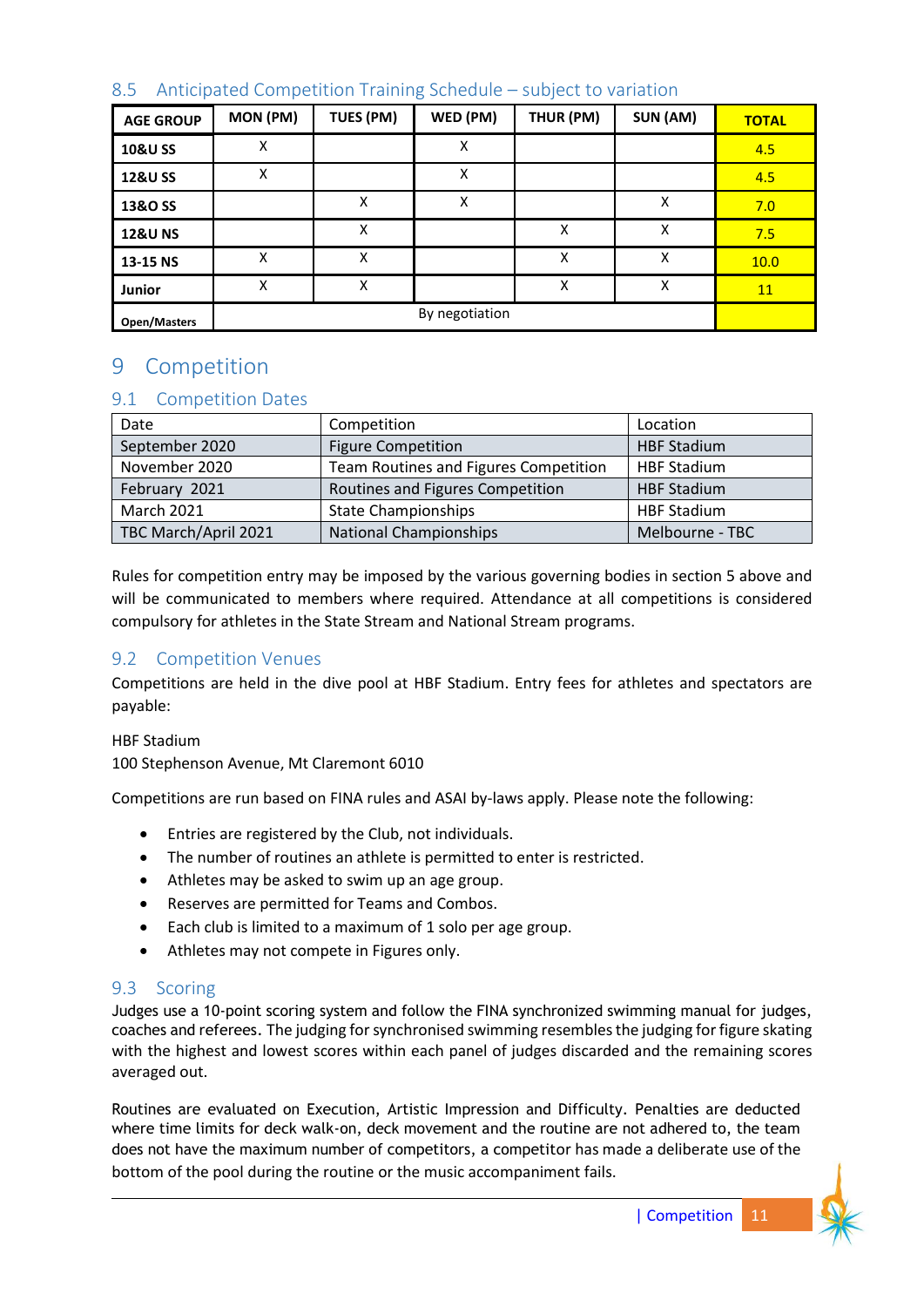#### <span id="page-11-0"></span>9.4 Figures

Competitors perform figures in front of a panel of judges. The figures score is important as it contributes to 50% of an overall team routine score.

For the 10& Under, 12& Under and 13-15 age groups, there is a compulsory set of figures to be performed and some non-compulsory. Two compulsory figures are selected and notified ahead of a large competition with any additional figures being officially drawn and notified 48 hours ahead of the competition.

Competitors are required to wear simple black bathers (with no, or a very small, visible logo) and a white swimming cap (with no, or a very small, visible logo). Competitors are not to wear jewellery, make-up or nail varnish as they should not be distinguishable when competing.

#### <span id="page-11-1"></span>9.5 Routines

#### <span id="page-11-2"></span>9.5.1 Solo

A Solo is comprised of a single competitor. Soloists compete against other soloists in the same age group. One solo is selected for each age group. Reserves are not permitted for solos.

#### <span id="page-11-3"></span>9.5.2 Duet

A Duet is comprised of two competitors. Competitors compete against other duets in the same age group. Duets can be selected for each age group. There may be one reserve for a duet.

#### <span id="page-11-4"></span>9.5.3 Team

A Team routine is comprised of 4-8 members of the same age group and where possible will be created for each age group. Teams compete against other teams in the same age group. When performing, all members of the team will wear identical swimsuits and headpieces designed for the routine and will gel the hair and wear make-up.

#### <span id="page-11-5"></span>9.5.4 Combo

A Combo routine is comprised of 8-10 members across varying age groups and where possible will be created to allow each National Stream competitor to be selected for a group routine where numbers are insufficient to create an age group routine. Combos compete against other teams in the same category.

#### <span id="page-11-6"></span>9.5.5 Selection process

Selection for teams, solos, duets and combo routines are made by the Head Coach based on skill levels attained, ongoing assessments, commitment and attitude. As National Stream is a competitive program and the club operates with resource constraints, selection for extra routines is limited. Routine selections are made at the sole discretion of the coaching team. The main focus of club training is on the team routines and the training schedule reflects this position. Placement in multiple routines will incur additional costs and parents will be requested to confirm acceptance of these costs prior to offers being made to competitors by September each year. Note that athletes may not decline a team or combo placement in favour of a solo or duet.

#### <span id="page-11-7"></span>9.5.6 Costumes

When performing, all members of a duet, team or combo will wear identical swimsuits and headpieces designed for the routine. Team and combo costumes are selected by the coach firstly from the library or sourced new. New costumes are purchased by and remain the property of SupaNova.

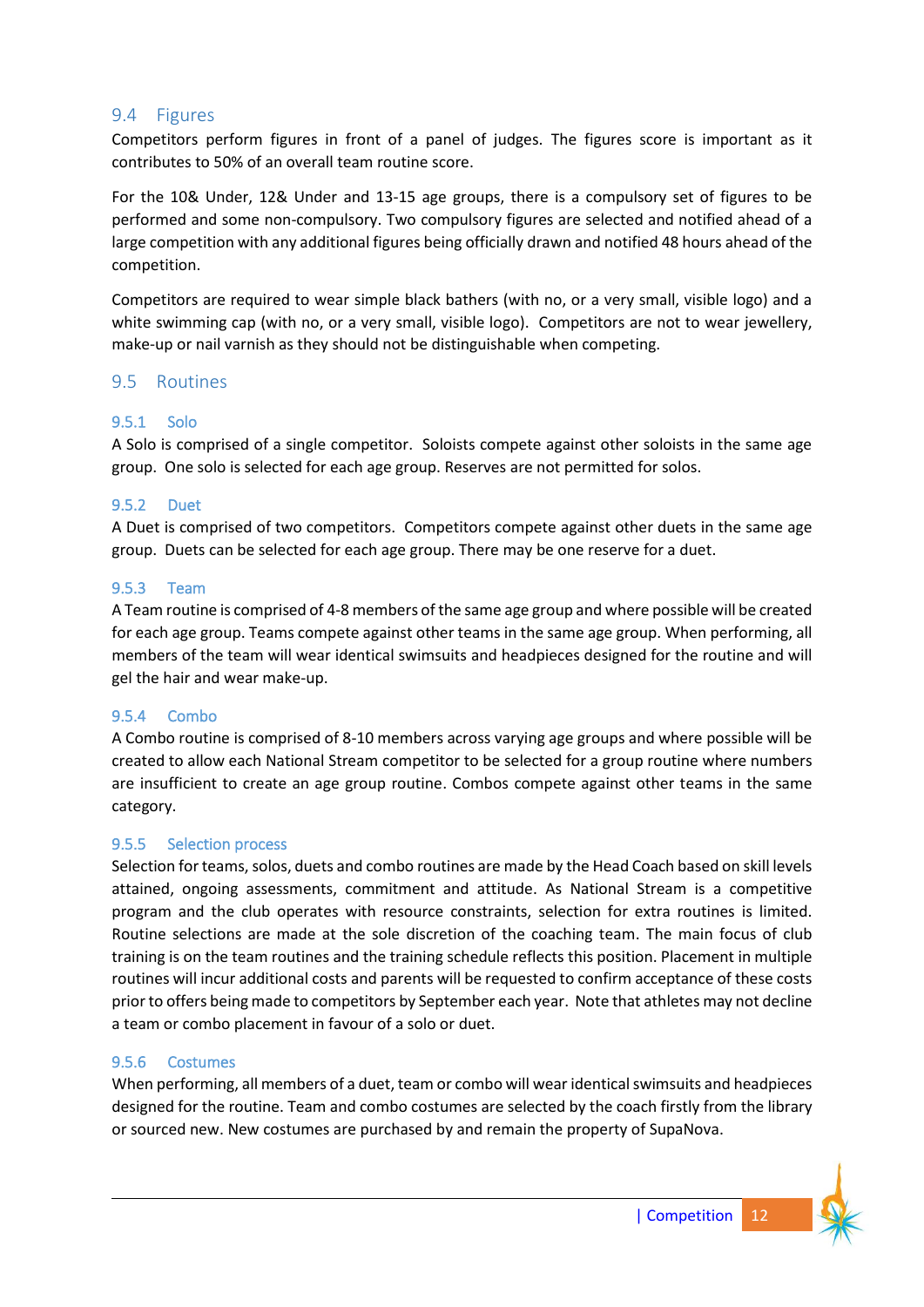A hire fee of \$30 per costume will be invoiced to athletes in November for each costume hired to cover the cost of laundering and repairs. Where a costume and/or headpiece is lost or damaged, the item will be invoiced to the athlete at a rate of

- 100% of the cost where lost or destroyed
- 50% of the cost where damaged but considered useable by the Uniform Co-ordinator

Solo and Duet athlete's costumes are to be selected in consultation with the coach. Athletes are responsible for the purchase of their own costume which then remains their personal property.

SupaNova will maintain a library of team costumes from past routines. Solos and duets are welcome to borrow library stock after this has been considered for team/combo routines. SupaNova will also maintain a photo library of costumes available for hire from other athletes by private agreement.

### <span id="page-12-0"></span>9.5.7 Hair and Make-up

Hair is to be secured in a bun and gelled. Athletes should create a competition kit with the following items for personal use. Note that all cosmetics should be waterproof.

- Gelatine
- Suitable brush for application (hair tinting/wide paint brush)
- Spoon or small whisk
- Plastic bowl
- Bun enhancer (if required)
- Hair ties
- Elastics
- Bun pins
- Bobby pins
- Bun nets
- Mascara
- Eyeliner
- Red & Hot Pink Lipstick (often used as blush)
- Eyeshadows

For hygienic reasons, mascara and eyeliner is not to be shared amongst the competitors.

## <span id="page-12-1"></span>9.6 Nutrition

Nutrition is an important aspect of a synchronised athlete's training. Proper nutrition is important not only while the athlete is competing, but throughout the season, in order to build a strong and healthy body. In support of this ideal, it is requested that no junk food be brought to training or competitions.

# <span id="page-12-2"></span>9.7 Attendance & Punctuality

SupaNova supports diversity (instead of specialisation) during childhood as evidence shows this has a positive effect on future elite performance as well as long-term participation in the sport. Attendance and punctuality, however, are important in a team sport like synchronised swimming. It is expected that State Stream athletes prioritise synchro as their summer sport during the competition season. It is however expected that National Stream athletes prioritise synchro above any outside activity.

The progress of the team depends on the regular attendance of every athlete. Athletes are not able to be selective about what sessions they attend. All training days should be considered team training regardless of when team routines are practiced. Absences and late arrival effects the entire team. If an athlete must miss or arrive late for training, the Head Coach must be notified to the club absentee email address and or as soon as possible to allows preparation time.

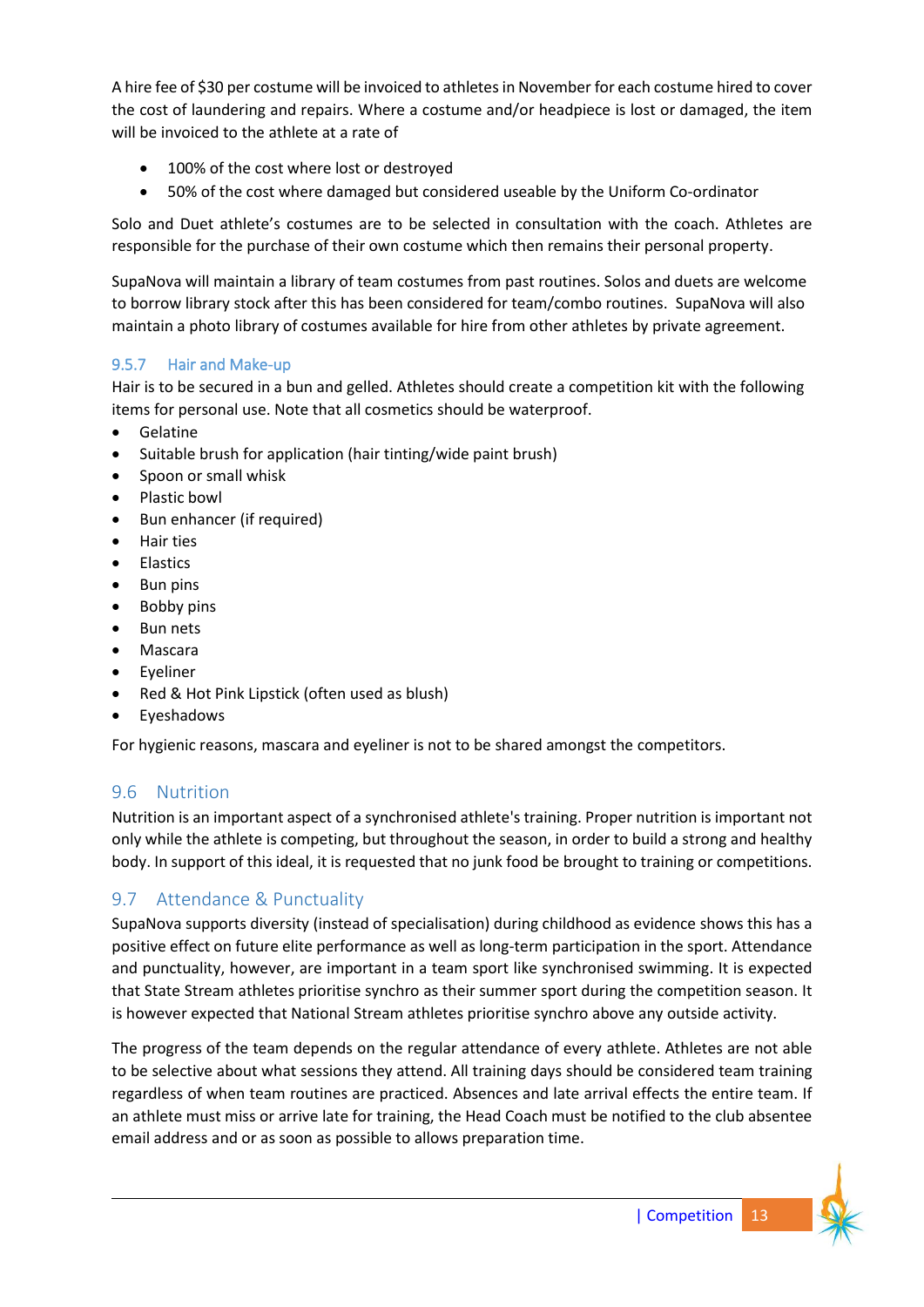## <span id="page-13-0"></span>9.8 Holidays and Extended Absences

Parents are encouraged to schedule family holidays around the synchro competition calendar to avoid disruption to team training and ensure athletes can attend each of the 4 competitions. Athletes will be provided with the July school holidays, the first week of the October school holidays, a minimum of two weeks over Christmas/New Year and 2-3 weeks post-Nationals. Day camps (extended training hours) may be organised over the first week of the October school holidays and the January school holiday periods in lieu of regular training hours, refer to the club calendar on the club portal updated throughout the year for details. SupaNova asks parents to provide written notice to the club absentee email address of planned absences from training as soon as they are known. The Head Coach can then evaluate the impact on the timetable and make decisions to organise practice with the least amount of disruption for the other members of the team.

# <span id="page-13-1"></span>10 General Information

### <span id="page-13-2"></span>10.1 Equipment

To be sourced personally

#### **All Athletes**

- Goggles *ideally 2 pairs so there is a spare in case of loss or breakage*
- Water bottle
- Towel *club towels can be ordered*
- Plain black swimsuit for figures competitions
- Black leggings
	- **State and National Stream Athletes** *not required for Recreational athletes*
- Yoga Mat
- Training equipment kickboard, floatation aids, 500g ankle weights *for athletes 13-15 and above*
- Runners

Available from the uniform coordinator or Head Coach. Stock is held for purchase.

#### **All Athletes**

- White cap for figures competitions
- Nose clips *ideally a minimum of 3 in the athlete's bag at all times*
- Club Towel (optional)
- Club Parka (optional)

The following items are compulsory for all competitive athletes and are available by order only from the Uniform Coordinator. An order form is available from the club website.

#### **Competitive Athletes**

- SupaNova club cap
- SupaNova club swimsuit
- Club uniform including tracksuit and polo shirt
- SupaNova backpack

It should be noted that some compulsory items are not held in stock. The club is subject to minimum numbers for orders so your order may not be placed immediately, and delivery dates therefore cannot be guaranteed. Athletes will be invoiced for orders only on receipt of the goods. *It is imperative you consult the sizing charts prior to ordering uniform items as these cannot be refunded or exchanged.* The club does facilitate the sale of second-hand items. An inventory of items available, sizes and prices can be obtained from the uniform coordinator. Athletes are encouraged to use this service for both the sale and purchase of club merchandise.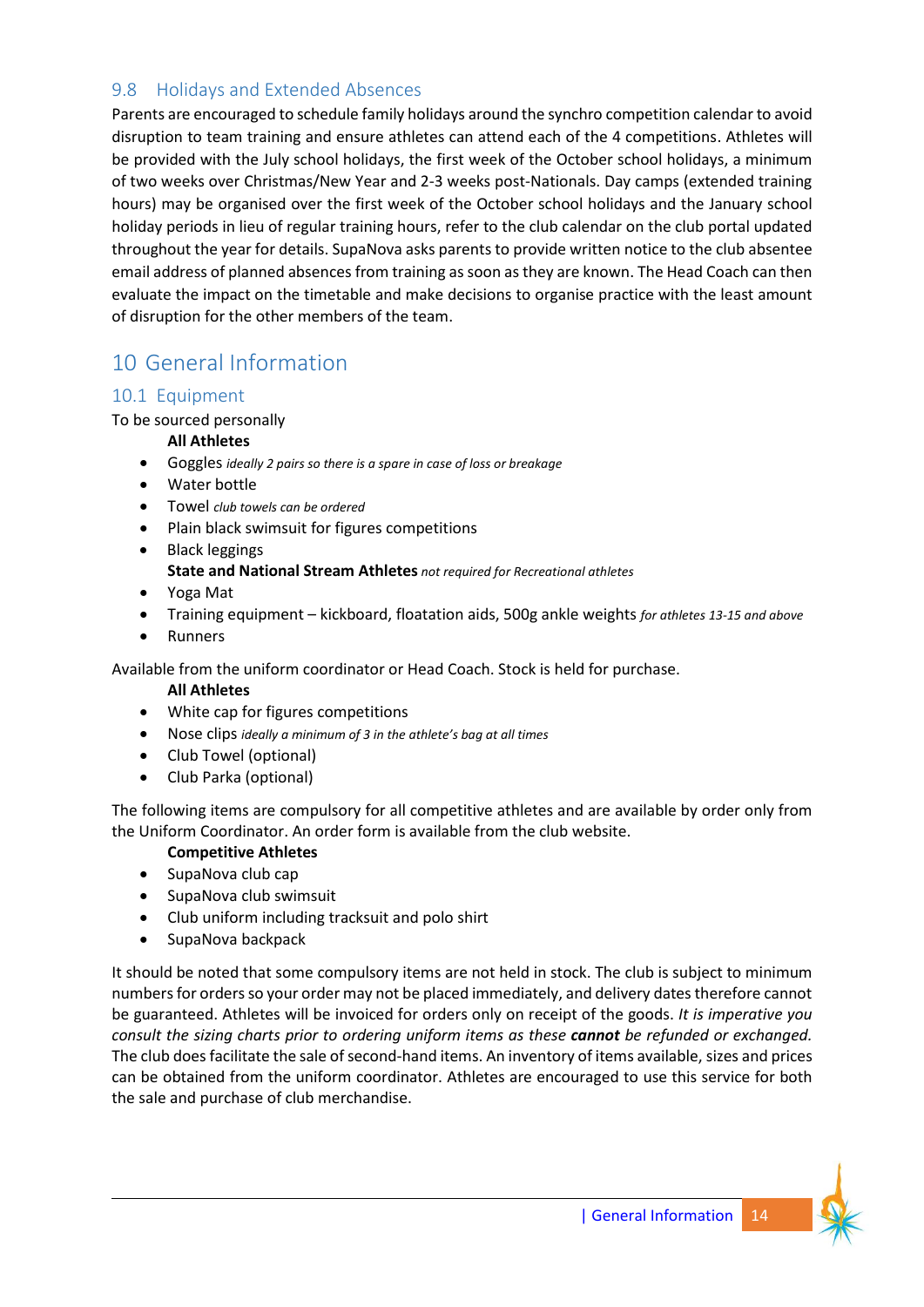### <span id="page-14-0"></span>10.2 Supervision

Our club will provide a level of supervision adequate and relative to the athletes age, maturity, capabilities, level of experience, nature of activity and nature/rules of the venue. All Coaches have a Working with Children Check, current First Aid qualification and coaching accreditation. For reasons of courtesy and safety, parents are responsible for collecting or organising for the supervision/collection of their child at the end of training. Where an athlete remains in the care of a coach without notice after the disclosed training hours, you may be charged for the coach's time at that coach's applicable rate of pay.

Athletes under the age of 11 must be supervised at all times by a responsible adult aged 16 or over. For athletes in our 10& Under and 12& Under age groups, parents should ensure that their athlete is released into the care of coaching staff on arrival where they will remain until collected by a parent/nominated carer from the pool deck.

For athletes 13 years old and over, SupaNova's duty of care is limited to the disclosed training hours. Supervision cannot be guaranteed outside of these hours unless agreed by prior arrangement.

### <span id="page-14-1"></span>10.3 Communication

#### <span id="page-14-2"></span>10.3.1 Training Cancellation

Training may be cancelled by the Head Coach following camps, due to pool closures or unforeseen circumstances. If this occurs parents will be notified via Facebook, email and where circumstances require, by text or phone. There is no training on the day immediately following a competition.

#### <span id="page-14-3"></span>10.3.2 Coaching

To ensure coaches can dedicate their time to training our athletes, parents are requested to not approach coaching staff during training hours. Problems and/or issues should be directed to the Secretary for resolution with the appropriate parties where necessary other than notification of absence and late arrivals. Any emails sent to the Head Coach not of this nature will be forwarded to the Secretary for follow up by a committee member.

#### <span id="page-14-4"></span>10.3.3 Facebook

SupaNova has a public FaceBook page<https://www.facebook.com/SupaNovaSync> and three closed parent group pages; "SupaNova Parents" for competitive parents, "SupaNova StarBurst Parents" for recreational parents and "SupaNova on Tour". The tour page is open to all members, family and friends to follow athletes on various tours, however subscribers to the parent pages must have an athlete registered in the respective program. Please "Like" the public page to follow the club and search and request to join the group pages where applicable. Comments to and sharing of posts from the Club's public page is strongly encouraged to assist in promotion and advertising.

#### <span id="page-14-5"></span>10.3.4 Website

The SupaNova website at [www.supanovasynchro.com.au](http://www.supanovasynchro.com.au/) provides the public and members with access to the club's constitution, by-laws and policies, overviews of training programs and registration information. Competitive members are encouraged to use the Members Only section of the website to access to the portal for competition bulletins and information about social and fundraising events.

#### <span id="page-14-6"></span>10.3.5 Media Release

When registering with ASAI, members grant permission for photographs or videos that are taken throughout practise sessions, competitions or Club related outings to be used in SupaNova publicity material, newsletters, social media and SupaNova or other Synchro Australia / WA webpages and social media. If you do not wish to have a photo used, please inform the Secretary via email or in writing.

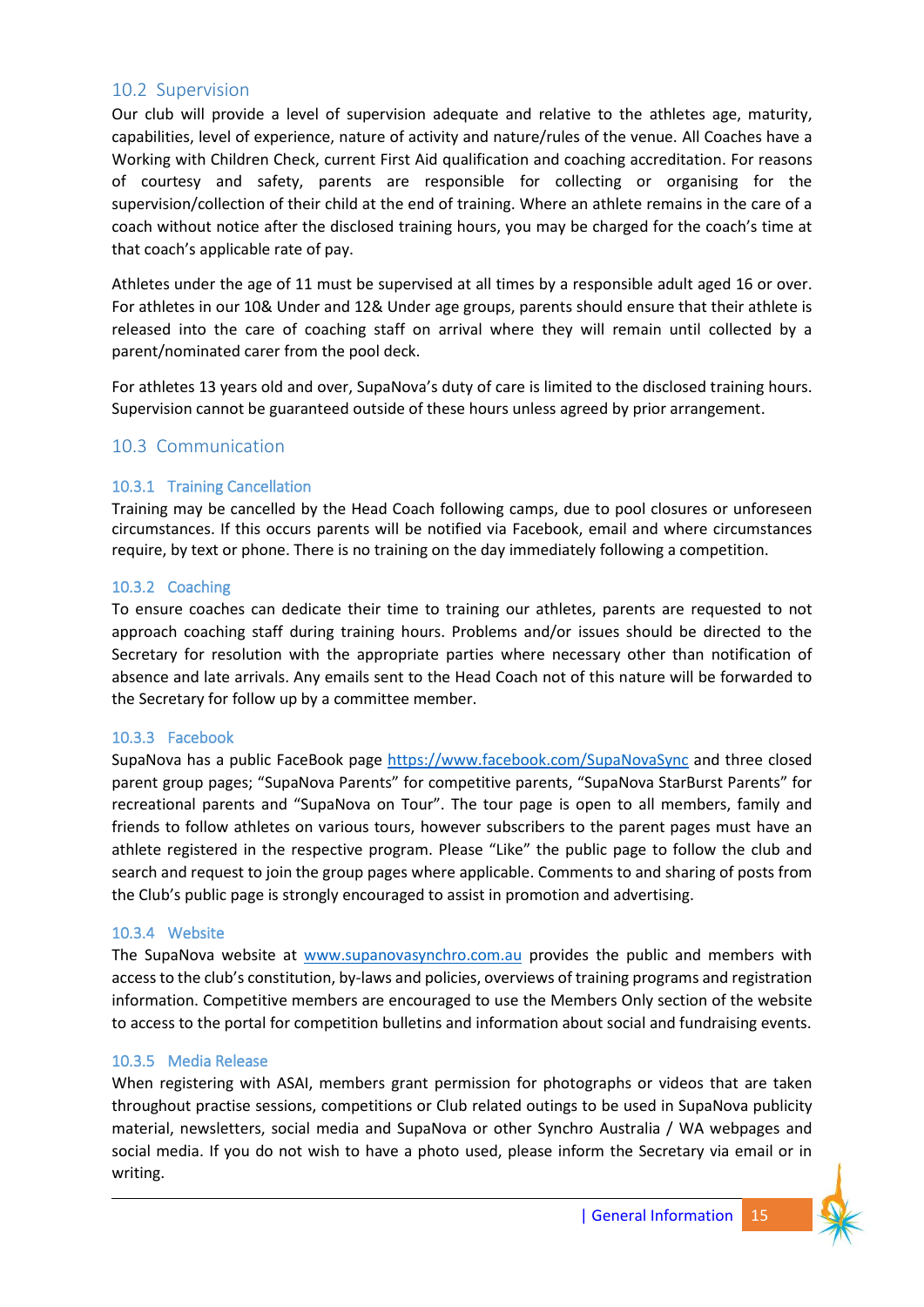# <span id="page-15-0"></span>11 Code of Conduct

SupaNova is committed to providing a sport environment in which all individuals are treated with respect. Furthermore, SupaNova supports equal opportunity and prohibits all forms of harassment and discrimination. Coaches, athletes, officials, volunteers and parents belonging to the club shall conduct themselves at all times in a manner consistent with the ideals and values of our club and the sport.

The ASAI Member Protection Policy requires every individual to:

a. be ethical, fair and honest in all their dealings with other people and ASAI

b. treat all persons with respect and courtesy and have proper regard for their dignity, rights and obligations

c. always place the safety and welfare of children above other considerations

d. comply with ASAI's constitution, rules and policies including the Member Protection Policy

e. operate within the rules and spirit of the sport

f. comply with all relevant Australian laws (Federal and State), particularly anti-discrimination and child protection laws

g. be responsible and accountable for their conduct and

h. abide by the Code of Conduct outlined in Attachment A to the ASAI Member Protection Policy at <http://www.synchro.org.au/wp-content/uploads/Member-Protection-Policy-May-2013.pdf>

Members are also required to comply with SupaNova's constitution, rules and policies where applicable, found at<https://www.supanovasynchro.com.au/about>

### <span id="page-15-1"></span>11.1 Complaints

Our club takes all complaints about behaviour seriously. All complaints are to be directed to the Secretary. Our club will handle complaints based on the principles of procedural fairness (natural justice). More serious complaints may be escalated to our state or national body. For more information please see section 10 of the ASAI Member Protection Policy at:

**<http://www.synchro.org.au/wp-content/uploads/Member-Protection-Policy-May-2013.pdf>**

**If the complaint relates to suspected child abuse, sexual assault or other criminal activity, then our** club will need to report the behaviour to the police and/or relevant government authority.

## <span id="page-15-2"></span>11.2 Social Media Policy

ASAI acknowledges the enormous value of social networking websites, such as Facebook and Twitter, to promote our sport and celebrate the achievements and success of the people involved in our sport.

We expect all people bound by the ASAI Member Protection Policy to conduct themselves appropriately when using social networking sites to share information related to our sport. Social media postings, blogs, status updates and tweets:

- must not use offensive, provocative or hateful language
- must not be misleading, false or injure the reputation of another person
- should respect and maintain the privacy of others
- should promote the sport in a positive way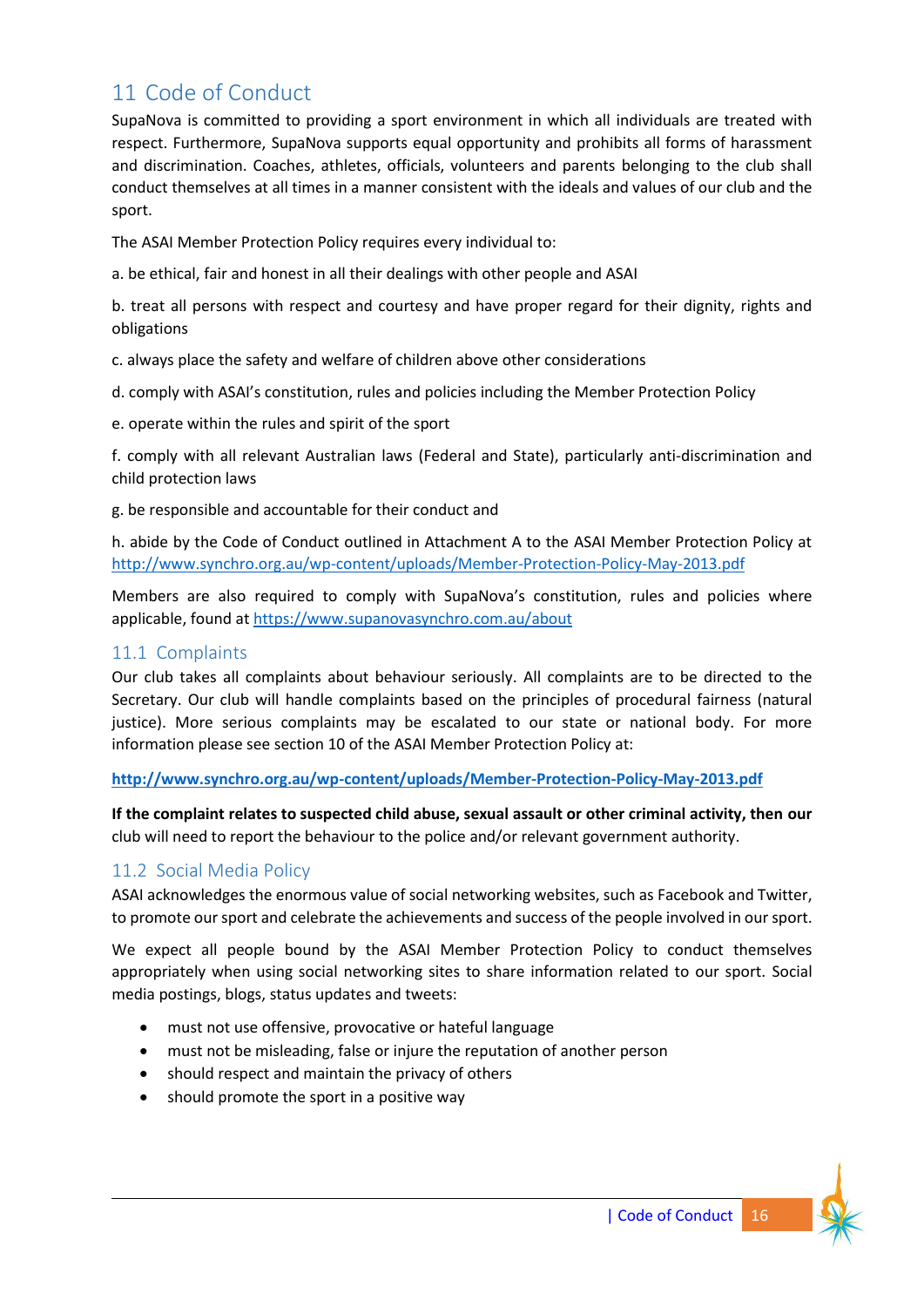# <span id="page-16-0"></span>12 Emergency Procedures

## <span id="page-16-1"></span>12.1 Personal Information

Duty of Care to the competitors is paramount to SupaNova. Parents can assist us by:

- 1. Ensuring you and other carers of your athlete have the Head Coaches contact number;
- 2. Notifying any changes to emergency contact details as soon as possible to the Registrar;
- 3. Informing the Head Coach of any incidents or accidents that occur outside of training
- 4. Informing the Registrar of any changes to medication, allergies, and specific requirements.

## <span id="page-16-2"></span>12.2 Incidents

The Head Coach will always have a First Aid Kit at the pool. A file with competitor's medical details and an Incident Log will be retained at the pool with the First Aid Kit. Incidents that occur at the pool will be noted in the Log including the date and time occurred, a description of the incident and any treatment. Parents will be notified of any incidents that occur at the end of each training session or immediately in the event of an emergency.

## <span id="page-16-3"></span>12.3 Insurance

By registering with ASAI all competitors, officials and volunteers are covered by insurance when travelling to and from events, participating in events and while training. If an incident occurs that requires an insurance claim, please contact the Secretary and ensure an appropriate record is entered in the Incident Log. Copies of the policy are available on request from the Secretary.